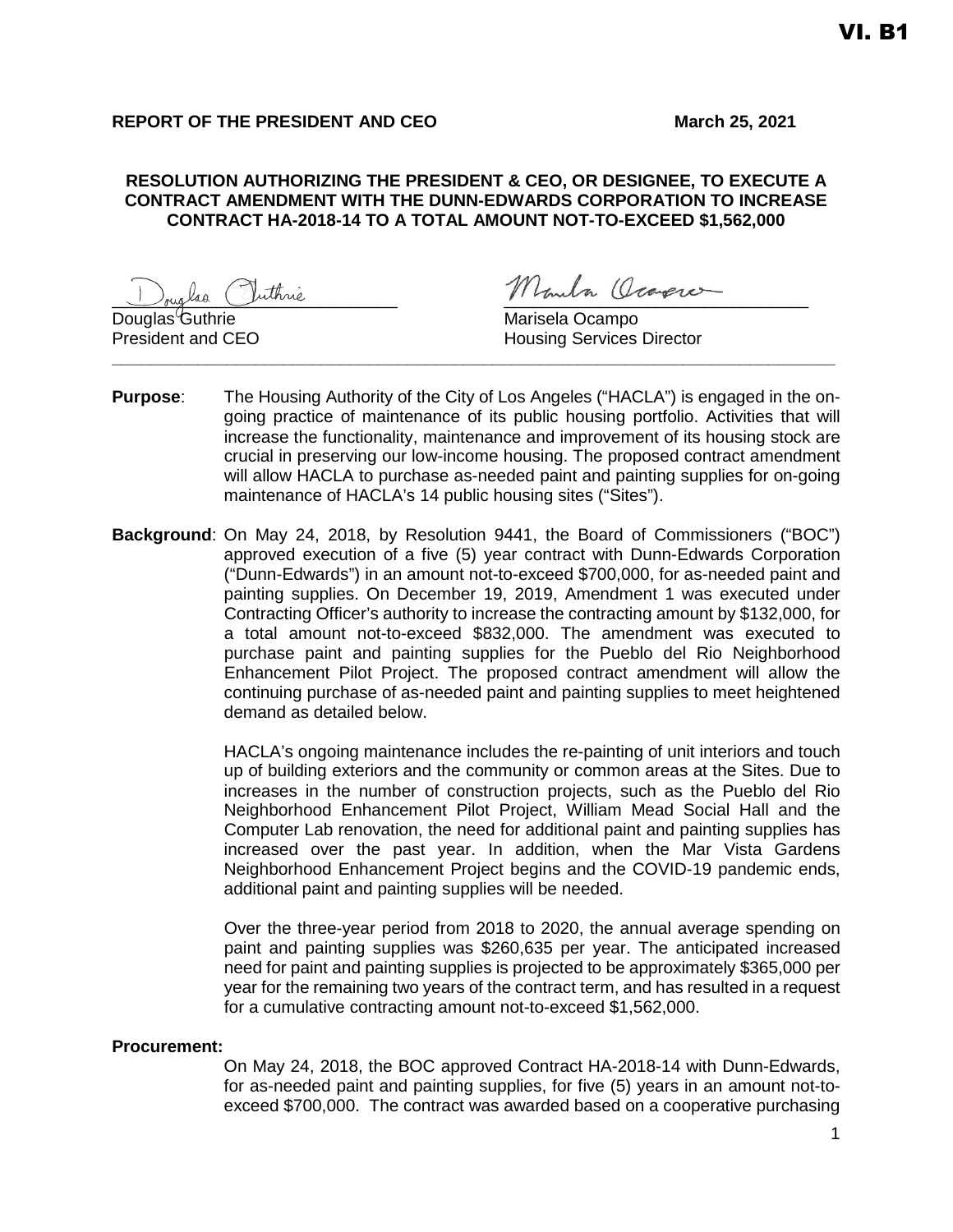contract through OMNIA Partners ("OMNIA"), formerly the U.S. Communities Government Purchasing Alliance. OMNIA, after a competitive process and the receipt of five (5) bids, awarded Dunn-Edwards a contract.

On November 17, 2017, OMNIA, in partnership with Maricopa County ("County") in Arizona, advertised Request for Proposal ("RFP") (No.170009), for paint and painting supplies, on behalf of the County and other government agencies, which resulted in a cooperative purchasing contract between OMNIA and Dunn-Edwards. The County's cooperative purchasing contract with Dunn-Edwards ("Agreement") reflects the purchasing power of OMNIA Partners, as evidenced by aggressive pricing with volume discounts, resulting in an average savings for paint of approximately forty-eight percent (48%) off retail prices. Additional discounting of varying percentages applies to painting supplies such as brushes and drop cloths.

HACLA has determined that continuing to piggyback off of the Agreement will satisfy HUD's criteria for cooperative purchasing because: (i) use of said Agreement will provide for greater economy and efficiency and result in cost savings to HACLA; (ii) the nature of the goods is routine; (iii) the scope of the goods to be provided to HACLA is sufficiently equivalent to the scope of the goods to be provided under said Agreement; (iv) the Agreement was procured in compliance with 2 CFR Part 200; and (v) the cost and availability of the goods was evaluated as part of the Agreement and will be re-evaluated by staff on an annual basis. Moreover, Dunn-Edwards prices will remain the same under the contract and continue to be very competitive and reasonable.

### **Vision Plan: PLACE Strategy #1: Stabilize the physical and financial viability of the conventional public housing portfolio**

The public housing portfolio has been undergoing modernization and redevelopment efforts in order to sustain and add to the existing housing stock. Most of the Sites were built in the 1940's and 1950's and require numerous capital repairs and improvements. HACLA's maintenance staff requires paint and painting supplies for site maintenance and improvement projects, on an as-needed basis.

#### **PLACE Strategy #9: Manage capital resources and reserves to sustain useful life of existing and new units in HACLA's portfolio**

HACLA has to maintain an aging public housing portfolio with limited funding. Managing the limited funds with the goal of keeping the public housing stock at their highest level of usefulness and efficiency is imperative.

#### **Funding**: The Chief Administrative Officer confirms the following:

*Source of Funds:* Public Housing Operating and Capital Funds are the primary funding sources for public housing maintenance and construction projects.

*Budget and Program Impact*: HACLA anticipates annual expenditures of approximately \$365,000 for the remaining two years of the contract term for paint and painting supplies based on estimated as-needed maintenance needs at the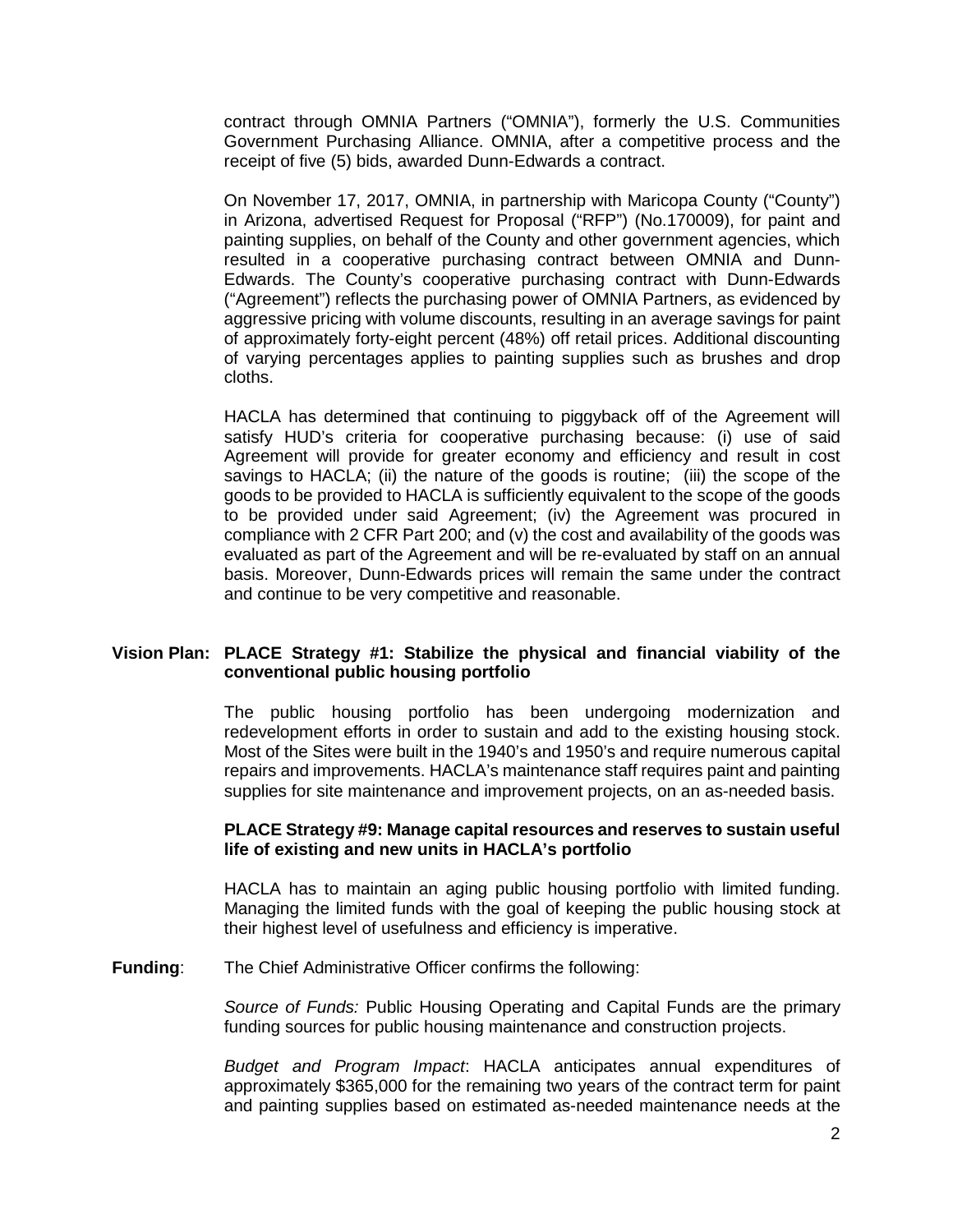public housing sites. These expenditures are included in HACLA's 2021 Operating and Capital Fund Budgets and will be budgeted in subsequent years as required.

## **Environmental Review:**

Approval of this contract with Dunn-Edwards is exempt from CEQA and NEPA.

**Section 3**: The Dunn-Edwards Contract was procured through a piggyback contract, the terms of which had been negotiated in advance between Dunn-Edwards and the County. Moreover, Section 3 covers contracts for services and does not apply to contracts for purchase of supplies and materials. Notwithstanding, HACLA extended Section 3 applicability to the procurement in accordance with HACLA's Section 3 Guide and Compliance Plan. Dunn-Edwards committed to provide employment opportunities to Section 3 residents where reasonably possible. As such, they provided a list of stores within the Los Angeles area and share job openings with HACLA's WorkSource Center, who in turn notifies residents on the Section 3 Resident Registry of the employment opportunities on Dunn-Edwards' website. Unfortunately, no residents have applied for those employment opportunities to date but efforts continue to promote them.

# **Attachments:**

1. Resolution